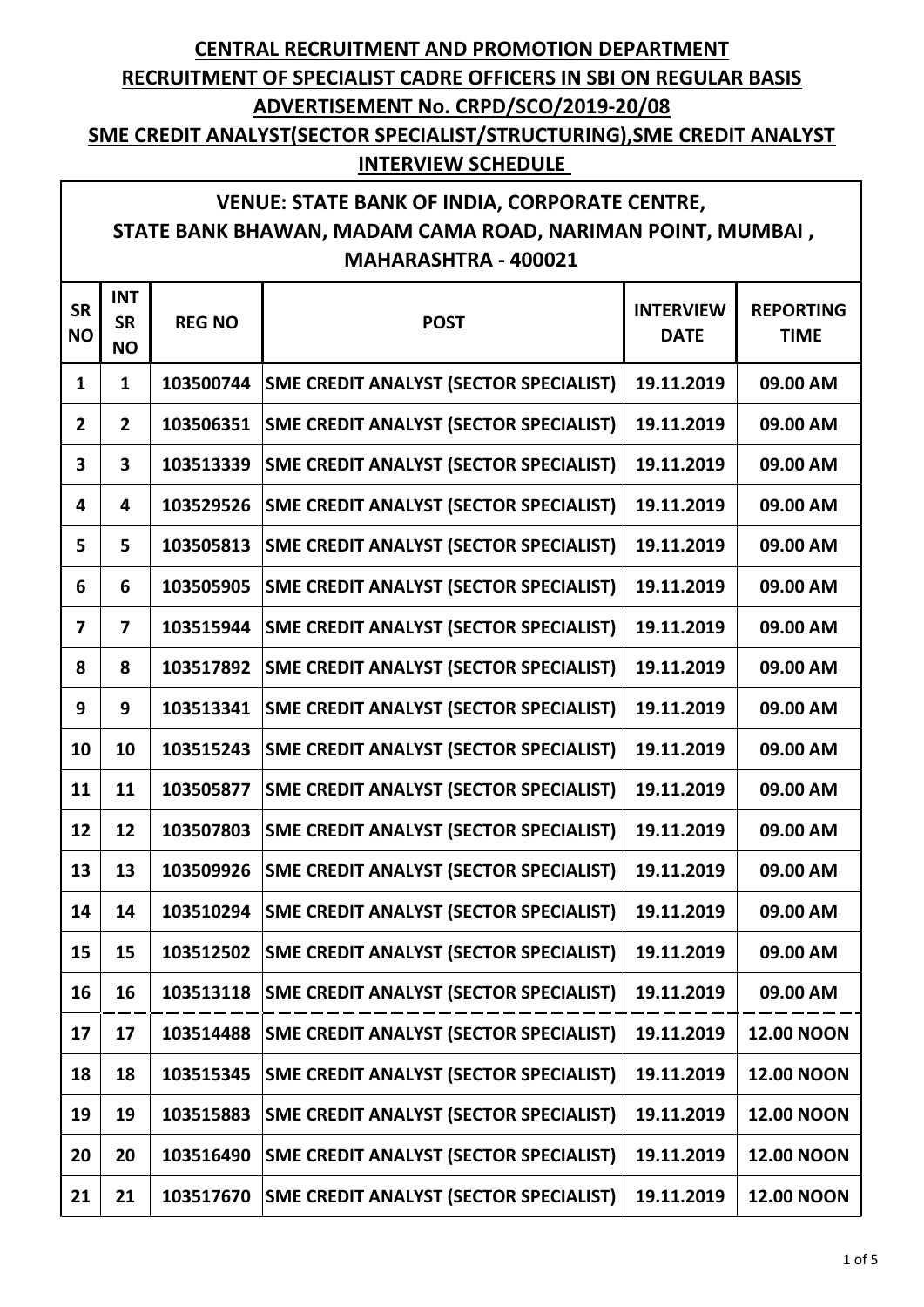| <b>SR</b><br><b>NO</b> | <b>INT</b><br><b>SR</b><br><b>NO</b> | <b>REG NO</b> | <b>POST</b>                                   | <b>INTERVIEW</b><br><b>DATE</b> | <b>REPORTING</b><br><b>TIME</b> |
|------------------------|--------------------------------------|---------------|-----------------------------------------------|---------------------------------|---------------------------------|
| 22                     | 22                                   | 103520842     | SME CREDIT ANALYST (SECTOR SPECIALIST)        | 19.11.2019                      | <b>12.00 NOON</b>               |
| 23                     | 23                                   | 103521027     | <b>SME CREDIT ANALYST (SECTOR SPECIALIST)</b> | 19.11.2019                      | <b>12.00 NOON</b>               |
| 24                     | 24                                   | 103522783     | <b>SME CREDIT ANALYST (SECTOR SPECIALIST)</b> | 19.11.2019                      | <b>12.00 NOON</b>               |
| 25                     | 25                                   | 103522895     | <b>SME CREDIT ANALYST (SECTOR SPECIALIST)</b> | 19.11.2019                      | <b>12.00 NOON</b>               |
| 26                     | 26                                   | 103527769     | <b>SME CREDIT ANALYST (SECTOR SPECIALIST)</b> | 19.11.2019                      | <b>12.00 NOON</b>               |
| 27                     | 27                                   | 103529335     | <b>SME CREDIT ANALYST (SECTOR SPECIALIST)</b> | 19.11.2019                      | <b>12.00 NOON</b>               |
| 28                     | 28                                   | 103529737     | <b>SME CREDIT ANALYST (SECTOR SPECIALIST)</b> | 19.11.2019                      | <b>12.00 NOON</b>               |
| 29                     | 1                                    | 103529644     | <b>SME CREDIT ANALYST (STRUCTURING)</b>       | 20.11.2019                      | 09.00 AM                        |
| 30                     | $\overline{2}$                       | 103529735     | <b>SME CREDIT ANALYST (STRUCTURING)</b>       | 20.11.2019                      | 09.00 AM                        |
| 31                     | 3                                    | 103521171     | <b>SME CREDIT ANALYST (STRUCTURING)</b>       | 20.11.2019                      | 09.00 AM                        |
| 32                     | 4                                    | 103500253     | <b>SME CREDIT ANALYST (STRUCTURING)</b>       | 20.11.2019                      | 09.00 AM                        |
| 33                     | 5                                    | 103502550     | <b>SME CREDIT ANALYST (STRUCTURING)</b>       | 20.11.2019                      | 09.00 AM                        |
| 34                     | 6                                    | 103502648     | <b>SME CREDIT ANALYST (STRUCTURING)</b>       | 20.11.2019                      | 09.00 AM                        |
| 35                     | $\overline{7}$                       | 103505841     | <b>SME CREDIT ANALYST (STRUCTURING)</b>       | 20.11.2019                      | 09.00 AM                        |
| 36                     | 8                                    | 103516893     | <b>SME CREDIT ANALYST (STRUCTURING)</b>       | 20.11.2019                      | 09.00 AM                        |
| 37                     | 9                                    | 103518373     | <b>SME CREDIT ANALYST (STRUCTURING)</b>       | 20.11.2019                      | 09.00 AM                        |
| 38                     | 10                                   | 103519066     | <b>SME CREDIT ANALYST (STRUCTURING)</b>       | 20.11.2019                      | 09.00 AM                        |
| 39                     | 11                                   | 103526122     | <b>SME CREDIT ANALYST (STRUCTURING)</b>       | 20.11.2019                      | 09.00 AM                        |
| 40                     | 12                                   | 103526568     | <b>SME CREDIT ANALYST (STRUCTURING)</b>       | 20.11.2019                      | 09.00 AM                        |
| 41                     | 13                                   | 103528262     | <b>SME CREDIT ANALYST (STRUCTURING)</b>       | 20.11.2019                      | 09.00 AM                        |
| 42                     | 14                                   | 103514790     | <b>SME CREDIT ANALYST</b>                     | 20.11.2019                      | 09.00 AM                        |
| 43                     | 15                                   | 103516400     | <b>SME CREDIT ANALYST</b>                     | 20.11.2019                      | 09.00 AM                        |
| 44                     | 16                                   | 103517392     | <b>SME CREDIT ANALYST</b>                     | 20.11.2019                      | 09.00 AM                        |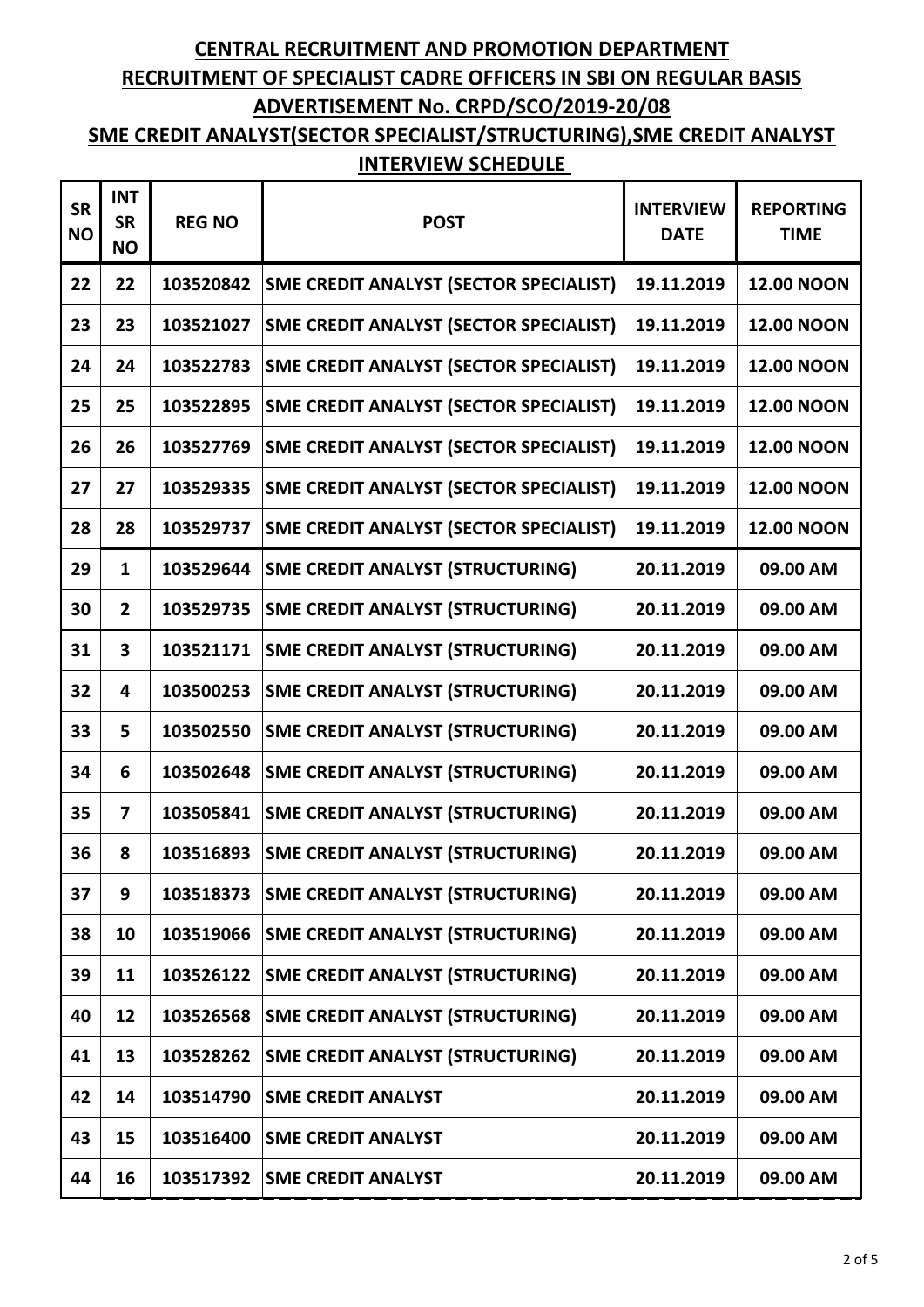| <b>SR</b><br><b>NO</b> | <b>INT</b><br><b>SR</b><br><b>NO</b> | <b>REG NO</b> | <b>POST</b>               | <b>INTERVIEW</b><br><b>DATE</b> | <b>REPORTING</b><br><b>TIME</b> |
|------------------------|--------------------------------------|---------------|---------------------------|---------------------------------|---------------------------------|
| 45                     | 17                                   | 103522890     | <b>SME CREDIT ANALYST</b> | 20.11.2019                      | <b>12.00 NOON</b>               |
| 46                     | 18                                   | 103526658     | <b>SME CREDIT ANALYST</b> | 20.11.2019                      | <b>12.00 NOON</b>               |
| 47                     | 19                                   | 103528060     | <b>SME CREDIT ANALYST</b> | 20.11.2019                      | <b>12.00 NOON</b>               |
| 48                     | 20                                   | 103528741     | <b>SME CREDIT ANALYST</b> | 20.11.2019                      | <b>12.00 NOON</b>               |
| 49                     | 21                                   | 103529112     | <b>SME CREDIT ANALYST</b> | 20.11.2019                      | <b>12.00 NOON</b>               |
| 50                     | 22                                   | 103529567     | <b>SME CREDIT ANALYST</b> | 20.11.2019                      | <b>12.00 NOON</b>               |
| 51                     | 23                                   | 103505770     | <b>SME CREDIT ANALYST</b> | 20.11.2019                      | <b>12.00 NOON</b>               |
| 52                     | 24                                   | 103508376     | <b>SME CREDIT ANALYST</b> | 20.11.2019                      | <b>12.00 NOON</b>               |
| 53                     | 25                                   | 103509744     | <b>SME CREDIT ANALYST</b> | 20.11.2019                      | <b>12.00 NOON</b>               |
| 54                     | 26                                   | 103515949     | <b>SME CREDIT ANALYST</b> | 20.11.2019                      | <b>12.00 NOON</b>               |
| 55                     | 27                                   | 103524822     | <b>SME CREDIT ANALYST</b> | 20.11.2019                      | <b>12.00 NOON</b>               |
| 56                     | 28                                   | 103526305     | <b>SME CREDIT ANALYST</b> | 20.11.2019                      | <b>12.00 NOON</b>               |
| 57                     | 29                                   | 103528357     | <b>SME CREDIT ANALYST</b> | 20.11.2019                      | <b>12.00 NOON</b>               |
| 58                     | 30                                   | 103528408     | <b>SME CREDIT ANALYST</b> | 20.11.2019                      | <b>12.00 NOON</b>               |
| 59                     | 31                                   | 103529070     | <b>SME CREDIT ANALYST</b> | 20.11.2019                      | <b>12.00 NOON</b>               |
| 60                     | 32                                   | 103529355     | <b>SME CREDIT ANALYST</b> | 20.11.2019                      | <b>12.00 NOON</b>               |
| 61                     | $\mathbf{1}$                         | 103529722     | <b>SME CREDIT ANALYST</b> | 21.11.2019                      | 09.00 AM                        |
| 62                     | $\overline{2}$                       | 103506169     | <b>SME CREDIT ANALYST</b> | 21.11.2019                      | 09.00 AM                        |
| 63                     | 3                                    | 103507758     | <b>SME CREDIT ANALYST</b> | 21.11.2019                      | 09.00 AM                        |
| 64                     | 4                                    | 103510589     | <b>SME CREDIT ANALYST</b> | 21.11.2019                      | 09.00 AM                        |
| 65                     | 5                                    | 103511160     | <b>SME CREDIT ANALYST</b> | 21.11.2019                      | 09.00 AM                        |
| 66                     | 6                                    | 103514597     | <b>SME CREDIT ANALYST</b> | 21.11.2019                      | 09.00 AM                        |
| 67                     | $\overline{\mathbf{z}}$              | 103516467     | <b>SME CREDIT ANALYST</b> | 21.11.2019                      | 09.00 AM                        |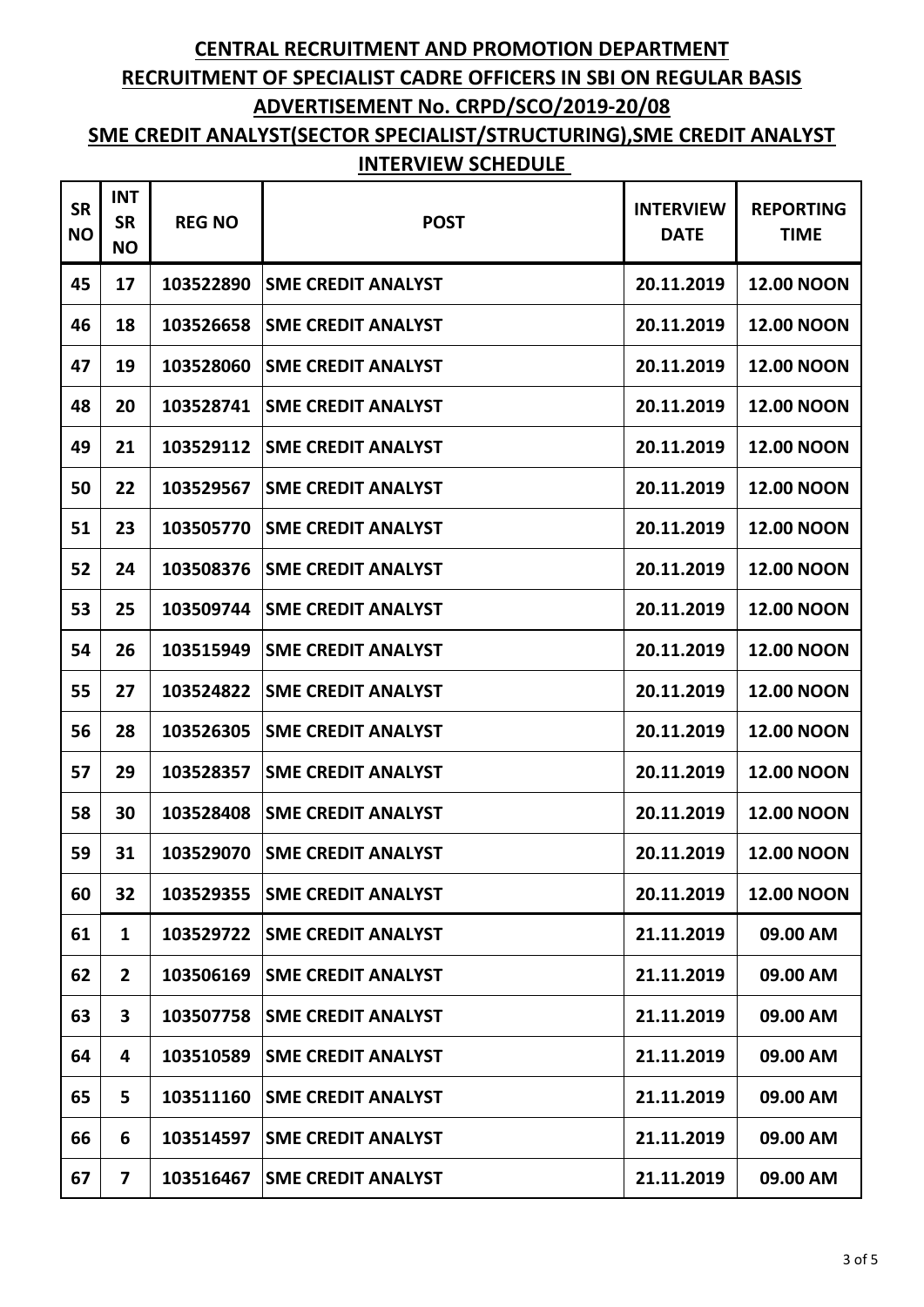| <b>SR</b><br><b>NO</b> | <b>INT</b><br><b>SR</b><br><b>NO</b> | <b>REG NO</b> | <b>POST</b>               | <b>INTERVIEW</b><br><b>DATE</b> | <b>REPORTING</b><br><b>TIME</b> |
|------------------------|--------------------------------------|---------------|---------------------------|---------------------------------|---------------------------------|
| 68                     | 8                                    | 103516977     | <b>SME CREDIT ANALYST</b> | 21.11.2019                      | 09.00 AM                        |
| 69                     | 9                                    | 103517199     | <b>SME CREDIT ANALYST</b> | 21.11.2019                      | 09.00 AM                        |
| 70                     | 10                                   | 103517502     | <b>SME CREDIT ANALYST</b> | 21.11.2019                      | 09.00 AM                        |
| 71                     | 11                                   | 103517805     | <b>SME CREDIT ANALYST</b> | 21.11.2019                      | 09.00 AM                        |
| 72                     | 12                                   | 103518454     | <b>SME CREDIT ANALYST</b> | 21.11.2019                      | 09.00 AM                        |
| 73                     | 13                                   | 103518648     | <b>SME CREDIT ANALYST</b> | 21.11.2019                      | 09.00 AM                        |
| 74                     | 14                                   | 103518663     | <b>SME CREDIT ANALYST</b> | 21.11.2019                      | 09.00 AM                        |
| 75                     | 15                                   | 103519148     | <b>SME CREDIT ANALYST</b> | 21.11.2019                      | 09.00 AM                        |
| 76                     | 16                                   | 103519204     | <b>SME CREDIT ANALYST</b> | 21.11.2019                      | 09.00 AM                        |
| 77                     | 17                                   | 103523450     | <b>SME CREDIT ANALYST</b> | 21.11.2019                      | <b>12.00 NOON</b>               |
| 78                     | 18                                   | 103524720     | <b>SME CREDIT ANALYST</b> | 21.11.2019                      | <b>12.00 NOON</b>               |
| 79                     | 19                                   | 103525089     | <b>SME CREDIT ANALYST</b> | 21.11.2019                      | <b>12.00 NOON</b>               |
| 80                     | 20                                   | 103526137     | <b>SME CREDIT ANALYST</b> | 21.11.2019                      | <b>12.00 NOON</b>               |
| 81                     | 21                                   | 103527015     | <b>SME CREDIT ANALYST</b> | 21.11.2019                      | <b>12.00 NOON</b>               |
| 82                     | 22                                   | 103527020     | <b>SME CREDIT ANALYST</b> | 21.11.2019                      | <b>12.00 NOON</b>               |
| 83                     | 23                                   | 103527415     | <b>SME CREDIT ANALYST</b> | 21.11.2019                      | <b>12.00 NOON</b>               |
| 84                     | 24                                   | 103527537     | <b>SME CREDIT ANALYST</b> | 21.11.2019                      | <b>12.00 NOON</b>               |
| 85                     | 25                                   | 103527587     | <b>SME CREDIT ANALYST</b> | 21.11.2019                      | <b>12.00 NOON</b>               |
| 86                     | 26                                   | 103527814     | <b>SME CREDIT ANALYST</b> | 21.11.2019                      | <b>12.00 NOON</b>               |
| 87                     | 27                                   | 103527985     | <b>SME CREDIT ANALYST</b> | 21.11.2019                      | <b>12.00 NOON</b>               |
| 88                     | 28                                   | 103528058     | <b>SME CREDIT ANALYST</b> | 21.11.2019                      | <b>12.00 NOON</b>               |
| 89                     | 29                                   | 103529113     | <b>SME CREDIT ANALYST</b> | 21.11.2019                      | <b>12.00 NOON</b>               |
| 90                     | 30                                   | 103529401     | <b>SME CREDIT ANALYST</b> | 21.11.2019                      | <b>12.00 NOON</b>               |